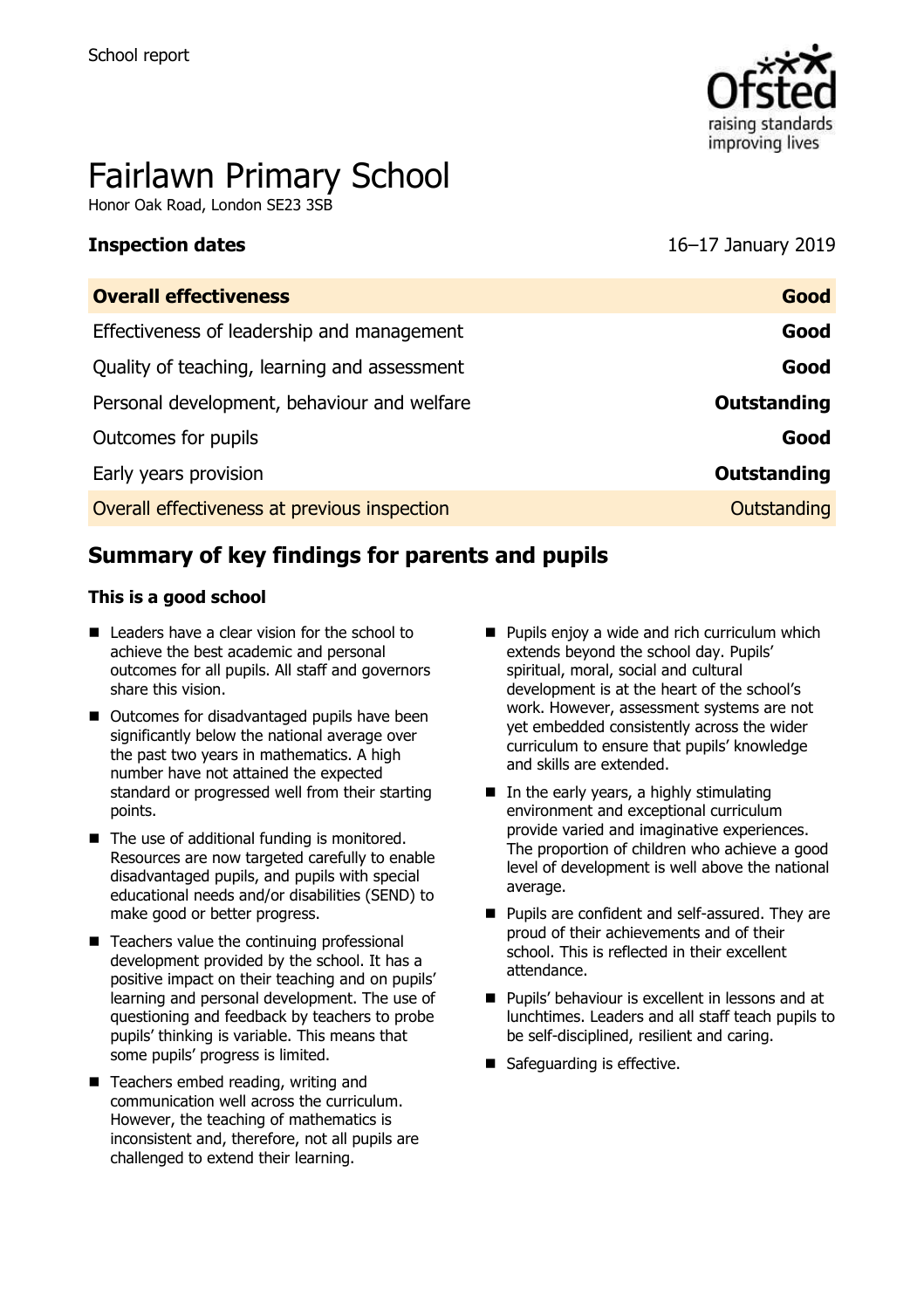

# **Full report**

### **What does the school need to do to improve further?**

- **IM** Improve the quality of teaching, learning and assessment, and thereby improve outcomes, by ensuring that:
	- the quality of teachers' questioning and feedback to all pupils, including the most able, challenges them to work at greater depth in the wider curriculum
	- assessment systems are implemented consistently across the wider curriculum and leaders review the impact for all pupils
	- targeted interventions for disadvantaged pupils lead to good or better progress from their starting points.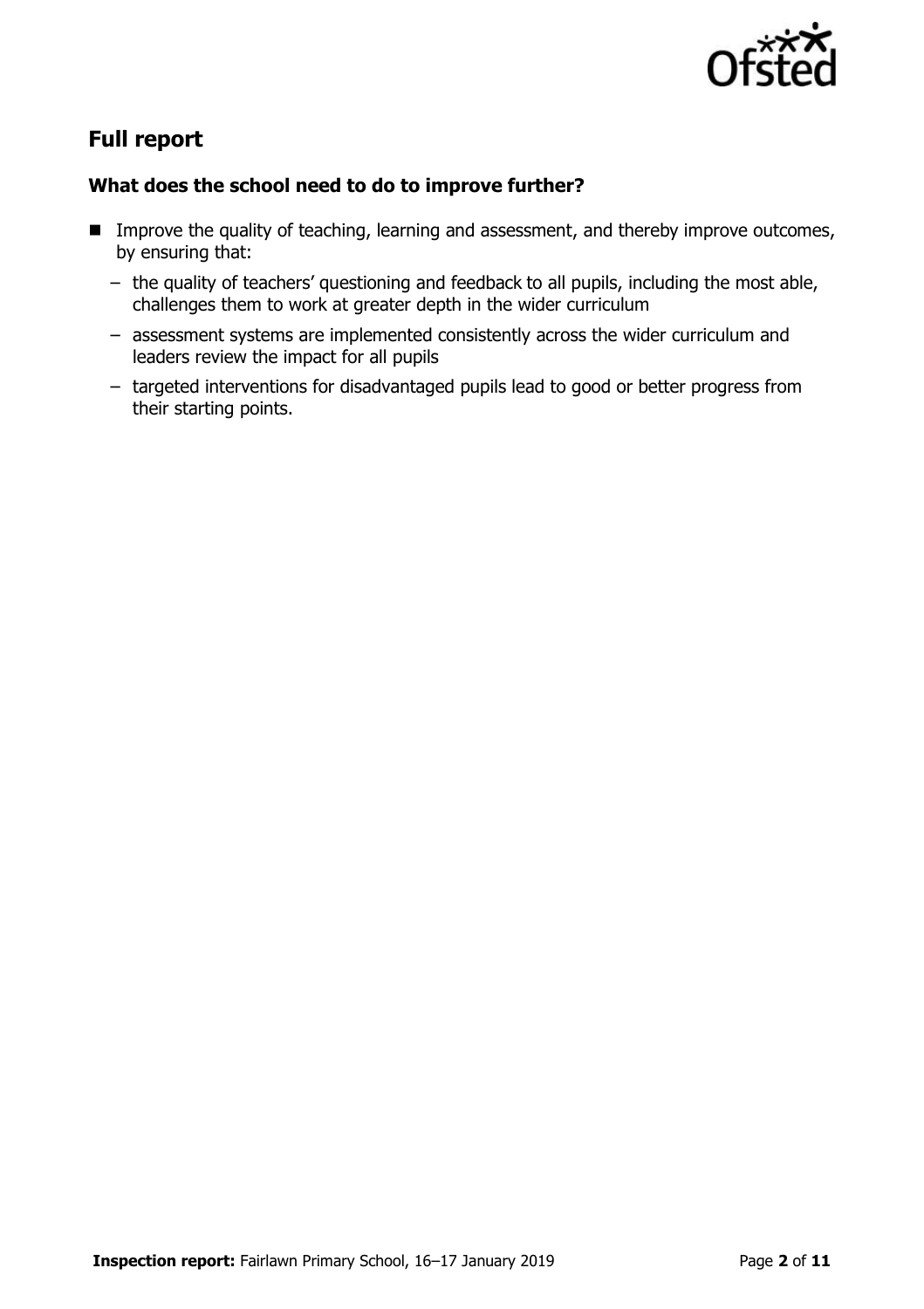

# **Inspection judgements**

#### **Effectiveness of leadership and management Good**

- Leaders have created a welcoming school which reflects its inclusive values and celebration of learning. Leaders prioritise the social and emotional development of all pupils so that they are helped to become confident and resilient learners. Relationships between leaders, staff and pupils are exemplary.
- Senior leaders are beginning to address the achievement gap for disadvantaged pupils. They use current school assessment information and evidence from research to explore the most effective approaches for supporting disadvantaged pupils. Actions include a school-wide focus on broadening pupils' vocabulary and raising their self-esteem and confidence. School information indicates that leaders' actions are starting to have a positive impact on strengthening progress for disadvantaged pupils.
- Staff morale is high. Leaders have created a climate where teachers are motivated and trusted to take risks. They are encouraged to innovate in ways that are right for their pupils.
- The curriculum inspires pupils to learn inside and outside the classroom. Senior and middle leaders ensure that pupils' knowledge and skills can move to a deeper level in all subjects.
- Leaders promote equality of opportunity and diversity well. Leaders, staff and pupils do not tolerate prejudiced behaviour. This was exemplified by pupils who said, 'It doesn't matter what the colour of your skin is, we are all humans and we are all equal.'

### **Governance of the school**

- Governors have a good understanding of the quality of education, and know the school's strengths and areas for improvement. They reference information provided by the leadership team and take part in learning visits to check the impact of the school's actions.
- Governors hold leaders to account for the use of additional funding. They check that pupil premium funds are allocated. They know that interventions have not had the desired outcomes for disadvantaged pupils and are reviewing this aspect of their work.
- Governors have a wide range of skills. They have completed safeguarding training, which enables them to support leaders in keeping pupils safe in school.

### **Safeguarding**

- The school is a secure and safe place for all pupils. Visitors are checked carefully and the recruitment of new staff follows robust procedures. Staff know how to keep children safe in school and are regularly updated on safeguarding guidance. The school's systems for helping pupils who may be vulnerable are known and followed by all adults. Leaders and governors ensure that record-keeping is accurate.
- Parents and carers are confident that adults in school keep their children safe.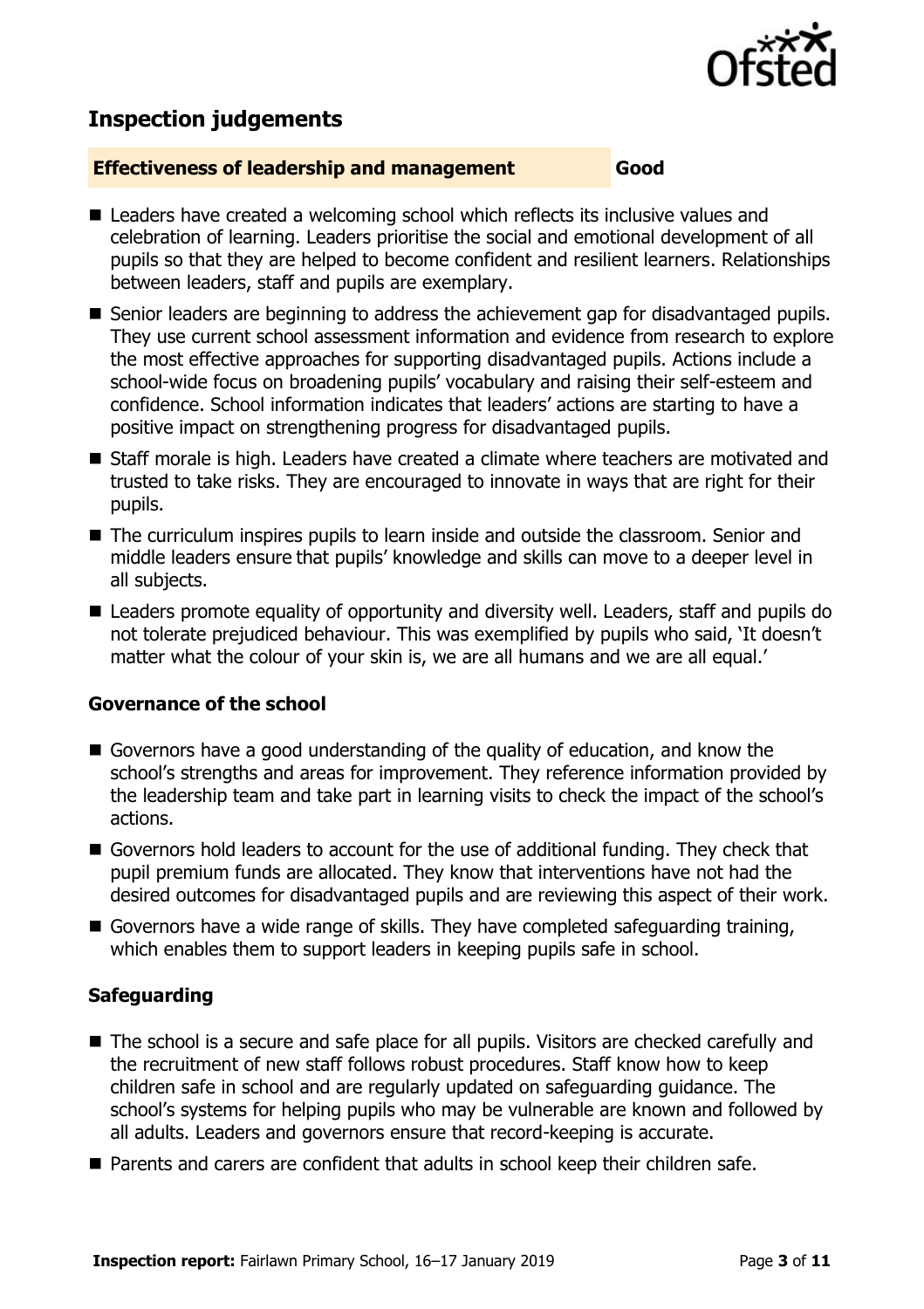

### **Quality of teaching, learning and assessment Good**

- The quality of teaching, learning and assessment is good. This is because teachers plan lessons consistently and are committed to whole-school initiatives to widen pupils' vocabulary and develop their critical thinking skills.
- **Pupils focus well on their learning because teachers reinforce expectations for conduct** and set activities that engage them. Teachers encourage pupils to try hard and recognise their efforts through regular praise and high expectations. Evidence in pupils' books and on displays reflects the pride that pupils take in all aspects of their work.
- Teachers use questioning and feedback effectively in some subjects to check pupils' understanding and deepen their thinking. Pupils hold thoughtful conversations with each other and adults about their learning. However, the use of effective questioning is not consistent across all subjects. As a result, some pupils complete the tasks set but are not challenged to improve their work.
- In most lessons, teachers identify and offer timely intervention to pupils who start to fall behind. However, pupils are not always clear about the purpose of learning and do not know how to correct their work.
- **Pupils with SEND are supported well by adults, who receive specialist training to meet** their individual needs. Teachers use additional resources to help pupils with SEND develop their reading, writing and mathematical skills. Adults help these pupils to improve their confidence by asking questions to check their understanding.
- **Pupils enjoy the homework tasks they are set, and say this helps them improve their** learning in lessons.
- **Parents overwhelmingly value the quality and breadth of education provided for their** child. They praise the excellent communication provided by the school about their child's progress. They say that teachers are quick to put in place interventions if their child is falling behind, and parents are given ideas to support their child at home. Parents value the positive relationships between staff and pupils, which give their children the confidence to develop their learning.

#### **Personal development, behaviour and welfare <b>COUTS** Outstanding

#### **Personal development and welfare**

- The school's work to promote pupils' personal development and welfare is outstanding.
- **Pupils discuss and debate issues in a considered way, showing respect for each other's** ideas and points of view. They are taught to develop their critical thinking and verbal skills through weekly news activities, information technology and topic work. The 'pupil parliament', assemblies and debates provide pupils with opportunities to develop their understanding of fundamental British values and to question fake news.
- **Pupils can explain how to look after themselves. They make healthy choices during** lunch and at breakfast club. Specialist staff provide weekly sports lessons where pupils improve their fitness. Key stage 1 pupils enjoy outdoor learning activities on a weekly basis. Pupils are able to talk about the importance of emotional and mental well-being.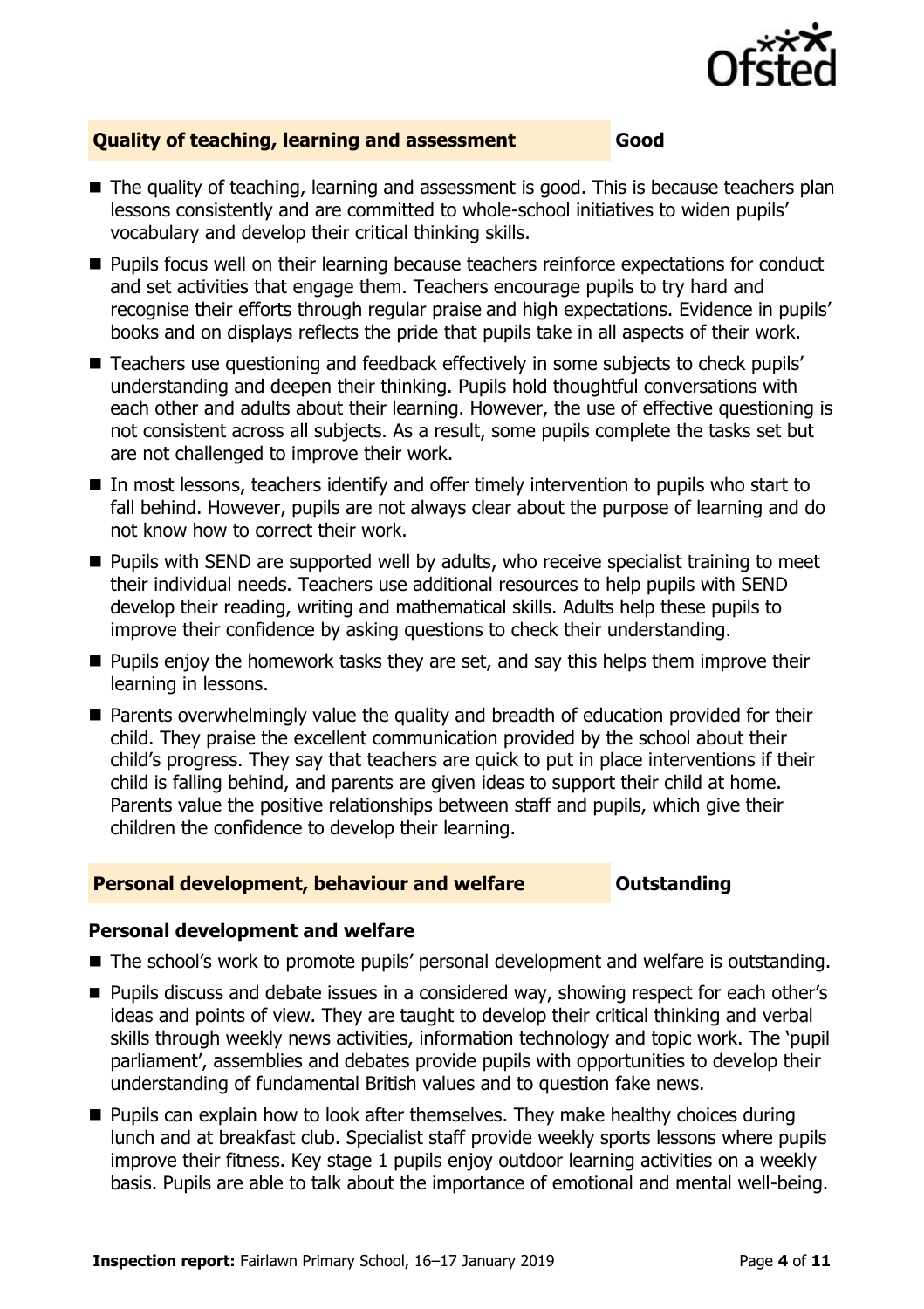

They value sessions that help them learn to be calm.

■ The school provides excellent opportunities through the curriculum and wider school experiences to promote pupils' spiritual, moral, social and cultural development. Special days are dedicated each term to the study of religious education, where pupils explore other religions and reflect on what it means to be a world citizen. School values nurture pupils' moral development. Pupils play well together, listen to each other in lessons and celebrate each other's successes. Regular trips to places of historical interest and museums enrich learning experiences within the classroom.

#### **Behaviour**

- The behaviour of pupils is outstanding. Pupils love coming to school and love their learning. This is reflected in their exemplary behaviour, demonstrated in lessons and at lunchtimes. They are proud of their achievements, which are celebrated in displays, through assemblies, through class 'Twitter' feeds and postcards home.
- **Pupils value their education and rarely miss a day at school. No groups of pupils are** disadvantaged by low attendance. Leaders monitor attendance information weekly, which enables them to act swiftly to support any pupil who has difficulty attending school.
- Leaders have a clear vision of how they promote positive behaviour through the school's values and learning behaviours, which are shared with and understood by all staff and pupils. Leaders are highly reflective in the ways that they promote positive behaviour. They research and share good practice with all staff, and this has led to consistency in management of behaviour in all areas of the school.
- Leaders regularly review any incidents of misbehaviour and offer a wide range of interventions to improve pupils' self-esteem and self-regulation. Behaviour records show that incidents are rare, and there have been no exclusions in the past four years.
- **Pupils take an active role in promoting positive behaviour. Peer mediators look after** any pupils who may need support during lunchtimes. The pupil parliament contributes to reviews of the school's behavioural system. As a result, pupils demonstrate resilience, responsibility and empathy.
- $\blacksquare$  Pupils work hard with the school to prevent all forms of bullying, including online bullying and prejudice-based bullying. Incidents of bullying are rare and, if they occur, pupils say that they are dealt with swiftly by adults.

### **Outcomes for pupils Good Good**

- $\blacksquare$  In the past three years, overall attainment in reading, writing and mathematics at key stages 1 and 2 has remained significantly higher than the national average. However, disadvantaged pupils have not achieved as well as other pupils at the expected or higher standard in mathematics. The most able disadvantaged pupils have also not achieved greater depth in writing at the end of key stages 1 and 2.
- **Despite high attainment, pupils have only made average progress from their starting** points in reading, writing and mathematics. School leaders have implemented actions to widen pupils' vocabulary and develop their critical thinking skills. Most pupils now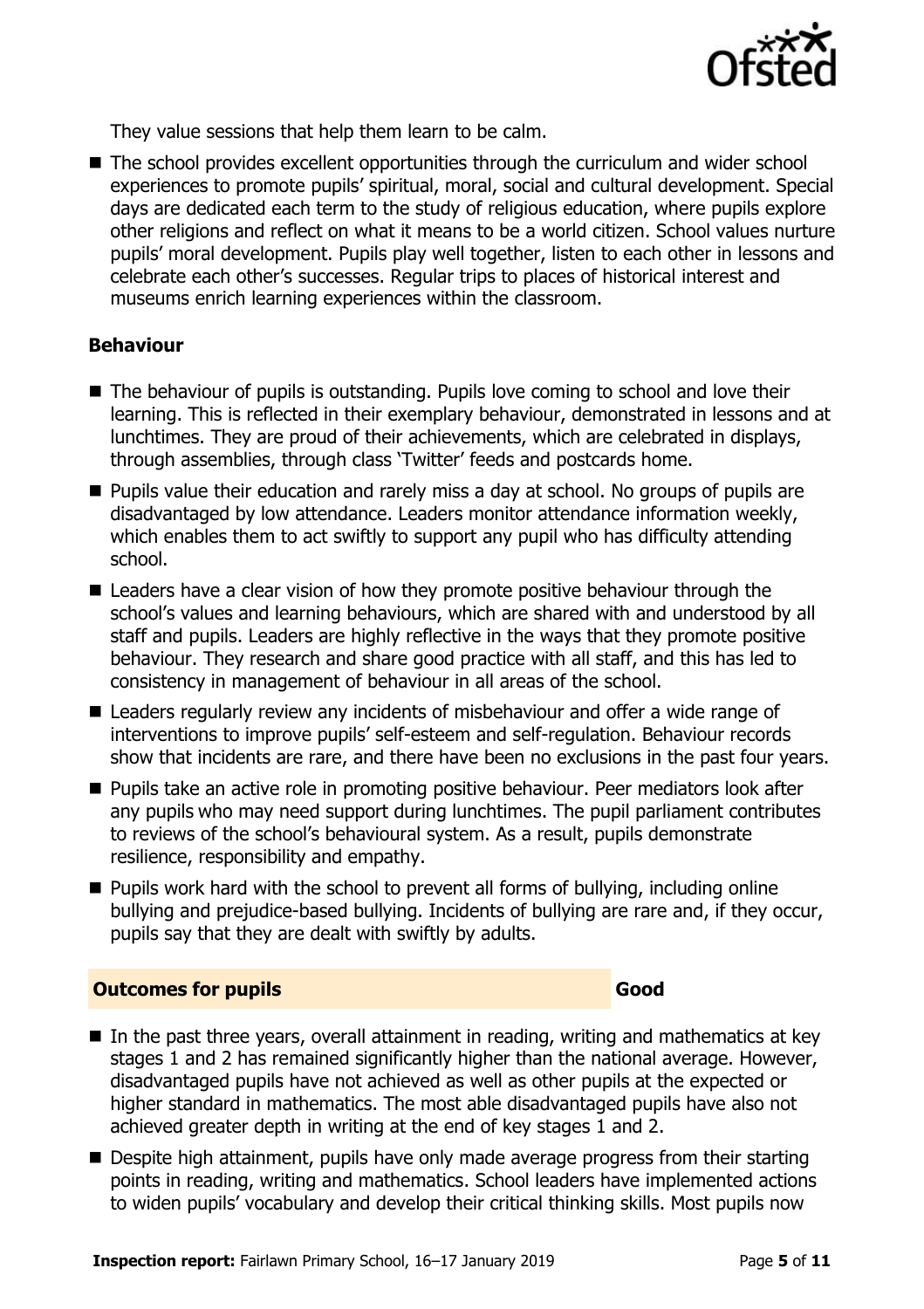

make strong progress in writing and mathematics. However, most-able pupils are not consistently provided with challenge in all classes.

- Outcomes for disadvantaged pupils and pupils with SEND are improving. Leaders have thoughtfully identified all the barriers to learning that these pupils may experience. They have implemented a wide range of interventions to close any gaps in achievement. Examples include additional support with reading and mathematics, a focus on pupils' self-esteem and access to wider activities, such as music lessons and physical education. Pupils with SEND benefit from programmes that develop their literacy skills and encourage independent learning. Regular learning reviews ensure that no pupil falls behind.
- Reading is taught well across the school. Teachers develop pupils' love of reading and provide them with stimulating texts. Most pupils read widely and fluently. Whole-class reading sessions provide opportunities for pupils to extend their vocabulary and develop their understanding of fiction and non-fiction texts. Additional reading sessions are offered to pupils who need extra help.
- The school subscribes to a weekly news magazine, which helps pupils develop their knowledge of current affairs. In guided reading sessions, most early readers apply their phonics skills to decode unfamiliar words. However, adults are not consistent in helping pupils correct or extend their reading. Fluent readers read aloud confidently and with expression. Staff help pupils develop their reasoning and inference skills. Reading records reflect the school's effective partnership with parents.
- **Pupils are prepared well for the next stage of their education. Pupils make a smooth** transition from key stage 1 to key stage 2 because teachers share high-quality information on pupils' learning. Most pupils achieve very well at the end of key stage 2 and are, therefore, ready for the demands of key stage 3. Pupils with SEND receive excellent transitional support through their education, health and care plans.

#### **Early years provision CONSTANDING TO A RESEARCH CONSTANDING TO A RESEARCH CONSTANDING TO A RESEARCH CONSTANDING TO A RESEARCH CONSTANDING TO A RESEARCH CONSTANDING TO A RESEARCH CONSTANDING TO A RESEARCH CONSTANDING TO**

- Early years provision is highly effective. It matches the diverse needs of the children and has achieved the highest levels of outcomes for all children over a sustained period of time. The proportion of children who achieve a good level of development is well above the national average.
- The stimulating environment and exceptional curriculum provide rich, varied and imaginative experiences. Teachers plan activities within the classroom and in outdoor spaces to develop children's learning.
- Adults use a wide range of assessments when children arrive at school to create a teaching and learning plan for each child. Adults are able to identify additional needs at an early stage, and offer timely and appropriate interventions. As a result, all children make good or better progress.
- Early reading, writing and mathematical skills are embedded effectively because they are based in real-life contexts. For example, a writing activity was linked to a trip to a local museum. Resources are used well to help children understand number and move from concrete to abstract thinking. The teaching of phonics is effective and enables children to tackle unfamiliar words.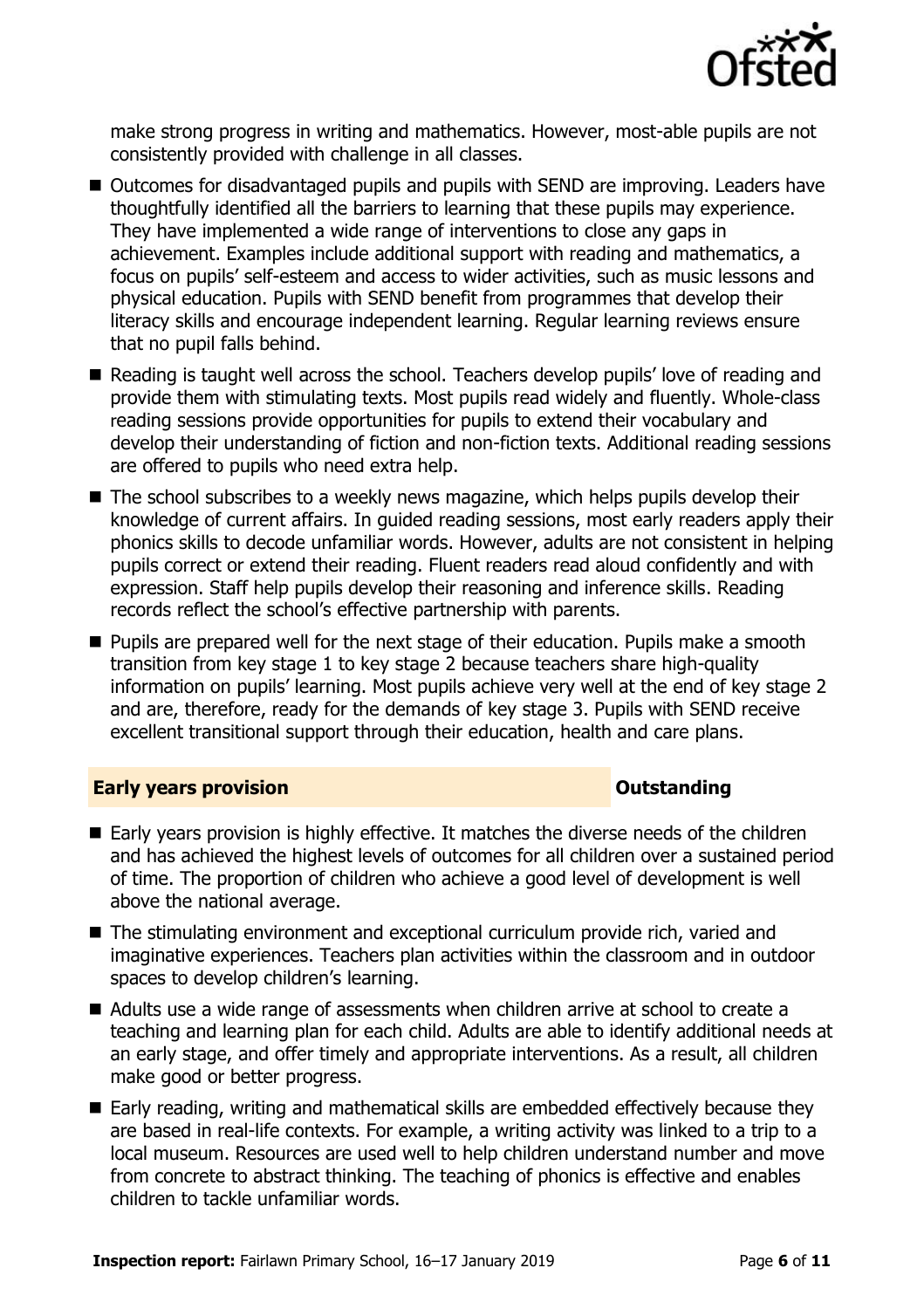

- Adults use questioning to deepen children's learning. When children are choosing their own activities, adults regularly ask them what they are trying to do and what they need to check. These questions help children to reshape their ideas and to self-correct. Adults intervene effectively to address misconceptions when necessary.
- Children demonstrate excellent behaviour for learning. They settle into routines quickly because staff establish clear expectations for behaviour in the classroom. Children play well together, listen to each other and engage enthusiastically in the activities that adults prepare for them. During 'choosing time' sessions, children demonstrate their independence and ability to self-direct their learning.
- Staff receive excellent training to develop and adapt their practice to meet the diverse needs of children. For example, the introduction of storytelling provides children with opportunities to talk to each other and express their thoughts using personal stories. The focus on developing vocabulary has led to improvements in children's speaking and listening skills.
- Children are extremely well prepared academically, socially and emotionally for the next stage of their education. During the summer term, staff carry out home visits and hold profile meetings with Year 1 teachers to support children's transition to key stage 1. Leaders share information accurately and at timely intervals with families. This is a strength of the provision. Staff work closely with other professionals and agencies to ensure that additional help is in place to support children and their families.
- Statutory arrangements for safeguarding and welfare are effective. Staff ensure that children feel safe and secure.

# **School details**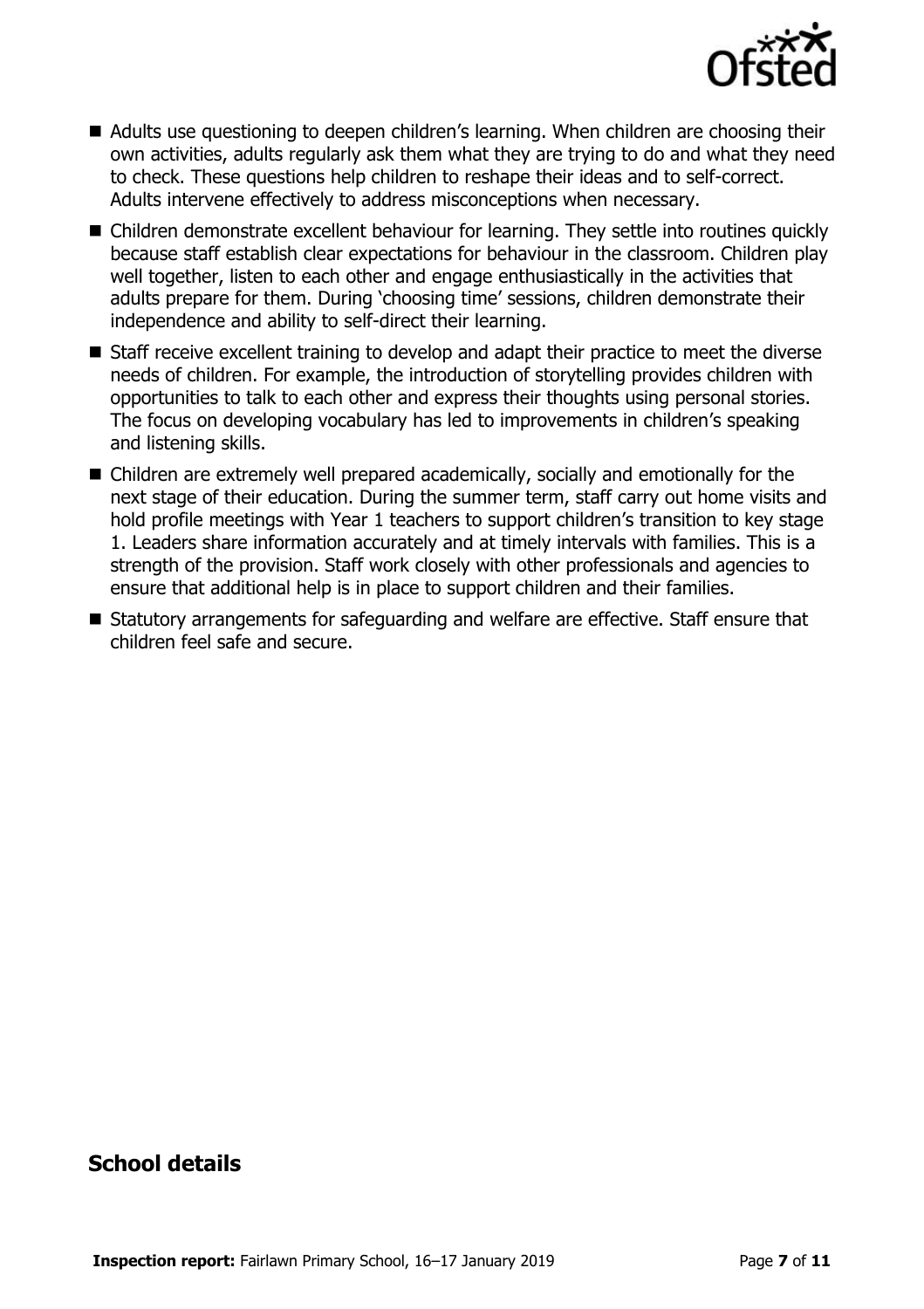

| Unique reference number | 100710   |
|-------------------------|----------|
| Local authority         | Lewisham |
| Inspection number       | 10058988 |

This inspection was carried out under section 8 of the Education Act 2005. The inspection was also deemed a section 5 inspection under the same Act.

| Type of school                      | Primary                        |
|-------------------------------------|--------------------------------|
| School category                     | Community                      |
| Age range of pupils                 | 4 to 11                        |
| Gender of pupils                    | Mixed                          |
| Number of pupils on the school roll | 461                            |
| Appropriate authority               | The governing body             |
| Chair                               | Maria Knight                   |
| <b>Headteacher</b>                  | Hania Ryans                    |
| <b>Executive headteacher</b>        | Jeanette Brumby                |
| Telephone number                    | 020 8699 7948                  |
| Website                             | www.fairlawn.lewisham.sch.uk   |
| <b>Email address</b>                | admin@fairlawn.lewisham.sch.uk |
| Date of previous inspection         | 16-17 January 2019             |

### **Information about this school**

- Fairlawn Primary School is larger than the average-sized primary school. It is part of a hard federation with Haseltine Primary School. The two schools share a governing body. The headteacher works in partnership with the executive headteacher.
- Fairlawn is also a national support school and a teaching school.
- The majority of pupils come from a White British background.
- The proportion of pupils who receive SEND support is above the national average.
- The proportion of pupils known to be eligible for the pupil premium funding is below the national average.
- The school provides breakfast and after-school clubs, as well as a wide range of extra activities for pupils after school.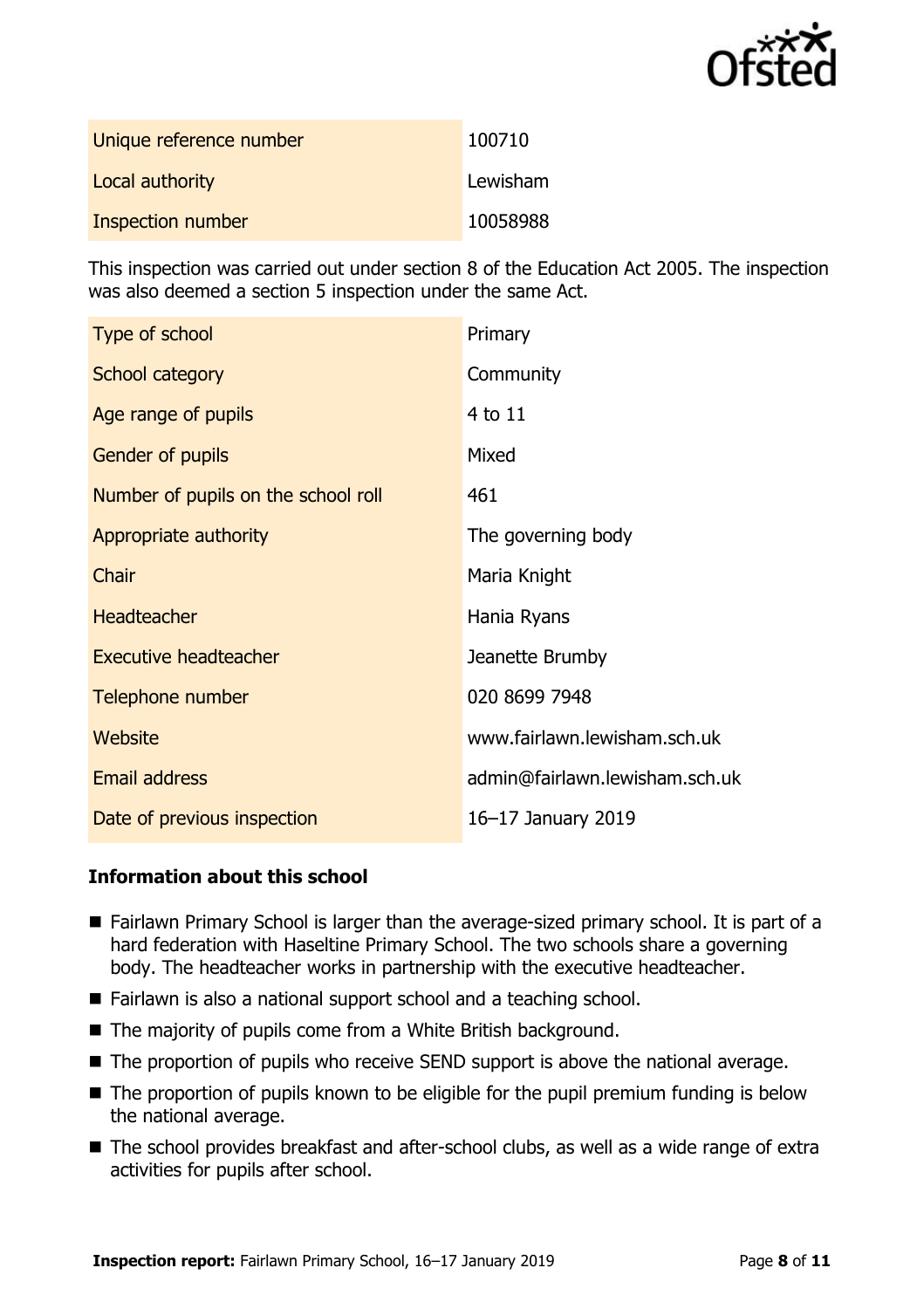

## **Information about this inspection**

■ Inspectors observed pupils working in 32 lessons, including during focused learning walks. All observations were carried out jointly with the school's leadership team.

**Inspection report:** Fairlawn Primary School, 16-17 January 2019 Page 9 of 11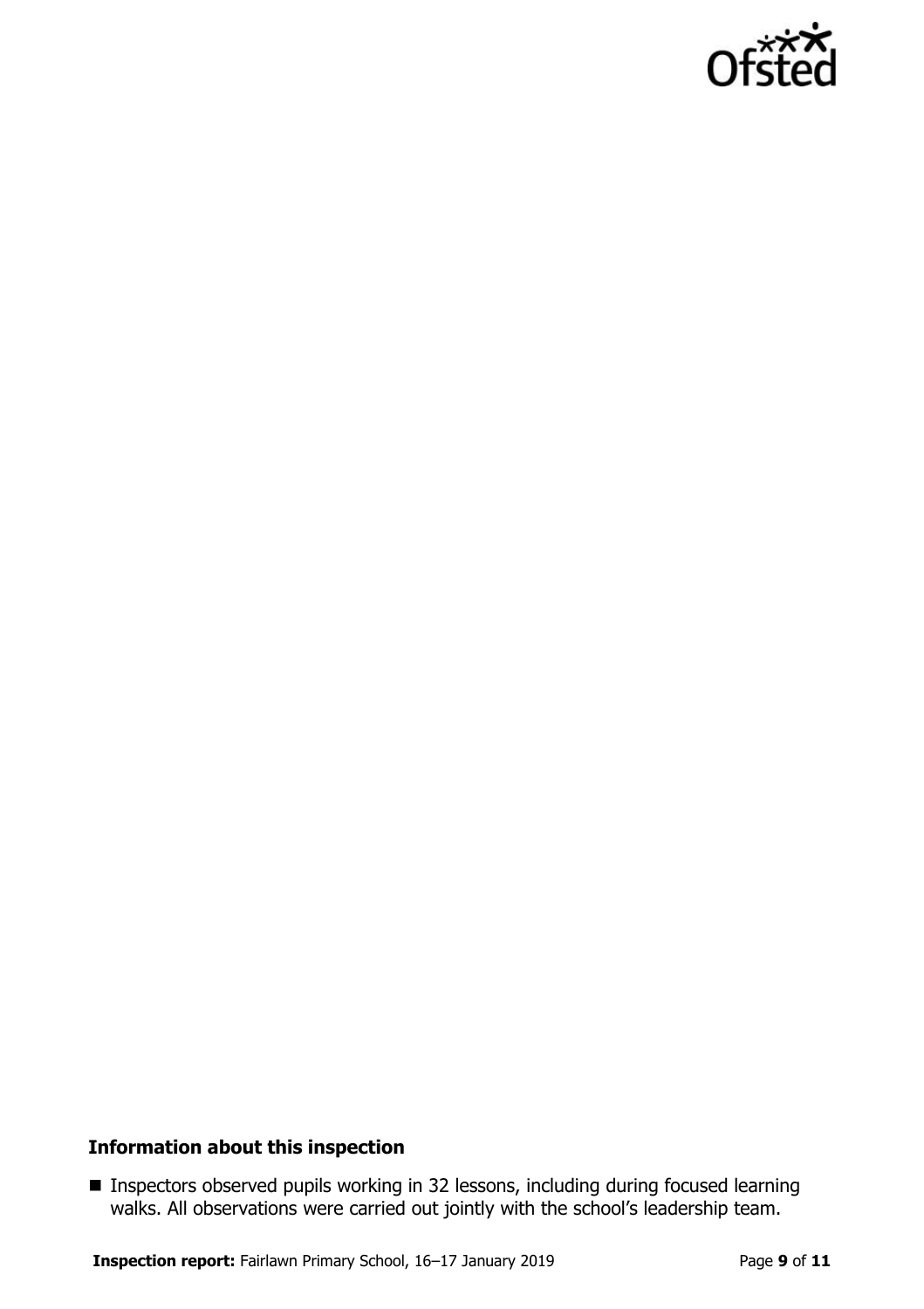

Inspectors looked at work in pupils' books and listened to 16 pupils read across a range of ability and year groups. Inspectors also observed pupils at lunchtime and as they moved around the school.

- Meetings were held with school leaders, groups of pupils and governors. A discussion was held with a representative from the local authority.
- Inspectors looked at a wide range of documents provided by the school. These included the school's self-evaluation and development plan, the school's own systems for tracking pupils' attainment and progress, plans for the use of the pupil premium and sport funding, and curriculum plans. Inspectors also considered documents showing how the school keeps pupils safe.
- $\blacksquare$  The views of parents were taken into account through discussions with 11 parents at the beginning of the school day, and through analysis of the 173 responses to the Ofsted online survey, Parent View. Staff views were considered by analysing 38 responses to the staff questionnaire and through interviews with a selection of staff and middle leaders. The views of pupils were considered through interviews with members of the pupil parliament and a cross-section of pupils, and through analysis of the 206 responses to Ofsted's pupil survey.

#### **Inspection team**

| Angela Tempany, lead inspector | Her Majesty's Inspector |
|--------------------------------|-------------------------|
| <b>Simon Knowles</b>           | Ofsted Inspector        |
| Lando Du Plooy                 | Ofsted Inspector        |